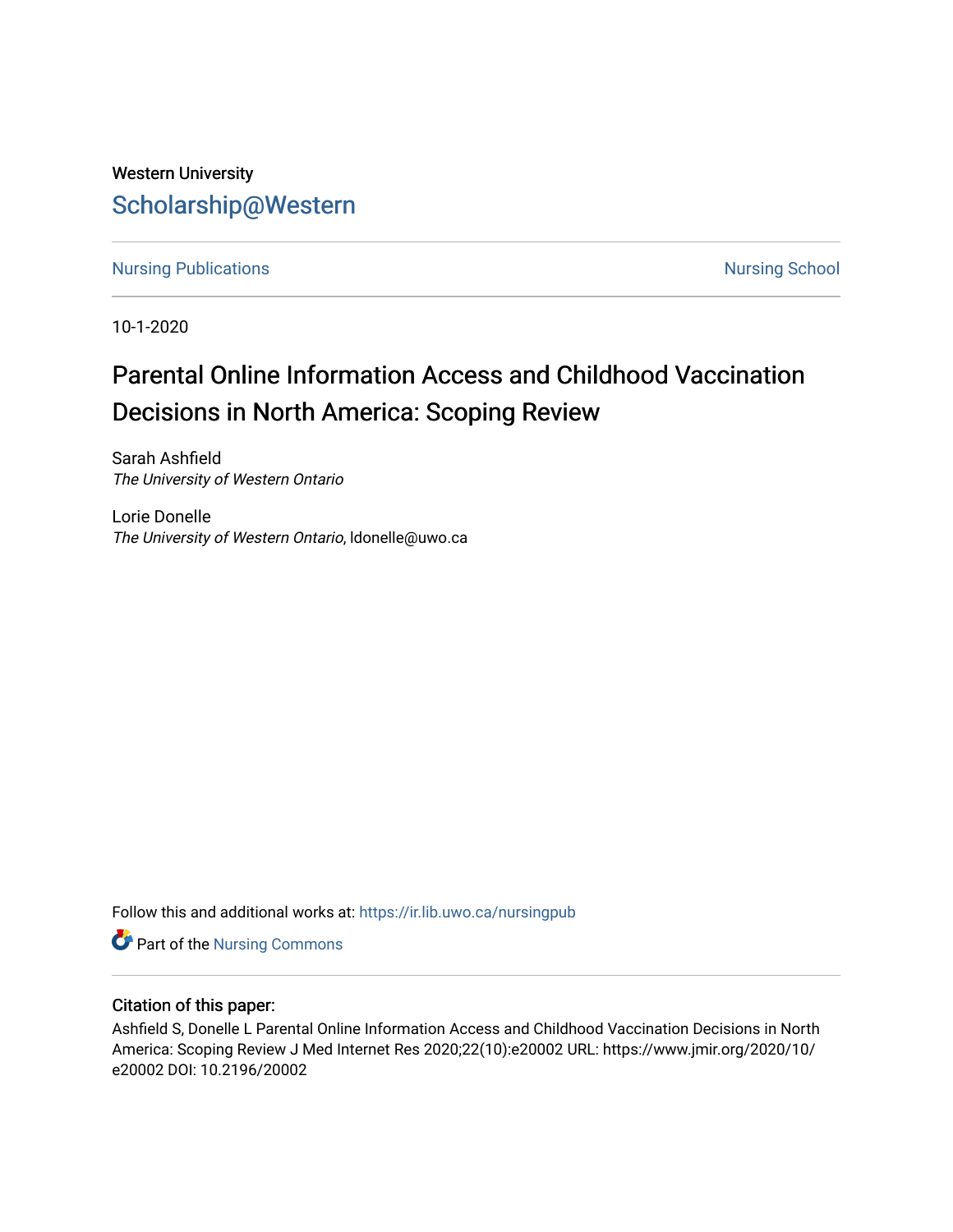## Original Paper

## Parental Online Information Access and Childhood Vaccination Decisions in North America: Scoping Review

## Sarah Ashfield\* , MSCN; Lorie Donelle\* , PhD

Western University, London, ON, Canada \* all authors contributed equally

#### **Corresponding Author:**

Lorie Donelle, PhD Western University FNB Room 2356 Faculty of Health Science 1115 Richmond Street London, ON, N6A 5B9 Canada Phone: 1 519 661 2111 ext 86565 Email: [ldonelle@uwo.ca](mailto:ldonelle@uwo.ca)

## *Abstract*

**Background:** Immunizing children throughout their early years prevents the spread of communicable disease and decreases the morbidity and mortality associated with many vaccine-preventable diseases. Searching online allows individuals rapid access to health information.

**Objective:** The purpose of this review was to develop an understanding of the existing literature of parents' online health information-seeking behaviors to inform their vaccination choices for their children and to identify gaps in the literature around parents' use of online health information and their vaccination choices.

**Methods:** A scoping review of peer-reviewed literature from Canada and the United States was performed. The following databases were utilized to perform the search: PubMed, CINAHL, Nursing & Allied Health Database, Scopus, and PsycINFO. The purpose of this review was to examine parents' use of online information seeking related to vaccine information and to understand how parents utilize this information to inform decisions about vaccinating their children. Of the 34 papers included in the review, 4 relevant themes and subthemes were identified: information seeking, online information resources, online vaccine content, and trust in health care providers.

**Results:** Examination of the literature revealed conflicting information regarding parents' use of social media and online resources to inform decisions around vaccinating their children. There is evidence of significant misinformation regarding vaccine risks online. Parents' digital health literacy levels are unknown and may affect their ability to appraise online vaccination information.

**Conclusions:** Parents are seeking vaccine information from online sources. However, the influence of online vaccine information on parental vaccine practices remains uncertain.

*(J Med Internet Res 2020;22(10):e20002)* doi: [10.2196/20002](http://dx.doi.org/10.2196/20002)

#### **KEYWORDS**

childhood vaccination; parental vaccine decisions; online vaccine information; social media; vaccine hesitancy; digital health literacy

## *Introduction*

Vaccination programs are a vital contribution to public health practice in North America [\[1](#page-7-0),[2\]](#page-8-0). Immunizing children throughout their early years prevents the spread of communicable disease and decreases the morbidity and mortality associated with many vaccine-preventable diseases. Sustaining

[XSL](http://www.w3.org/Style/XSL)•FO **[RenderX](http://www.renderx.com/)**

vaccination rates above 95% maintains community immunity and prevents outbreaks of vaccine-preventable diseases [[3\]](#page-8-1). Despite ongoing public health efforts in North America, childhood vaccination rates are not meeting the established goals for effective disease prevention [\[4](#page-8-2),[5\]](#page-8-3). In 2019, outbreaks of measles, a highly contagious, vaccine-preventable disease, occurred in both the United States and Canada [[6\]](#page-8-4). Health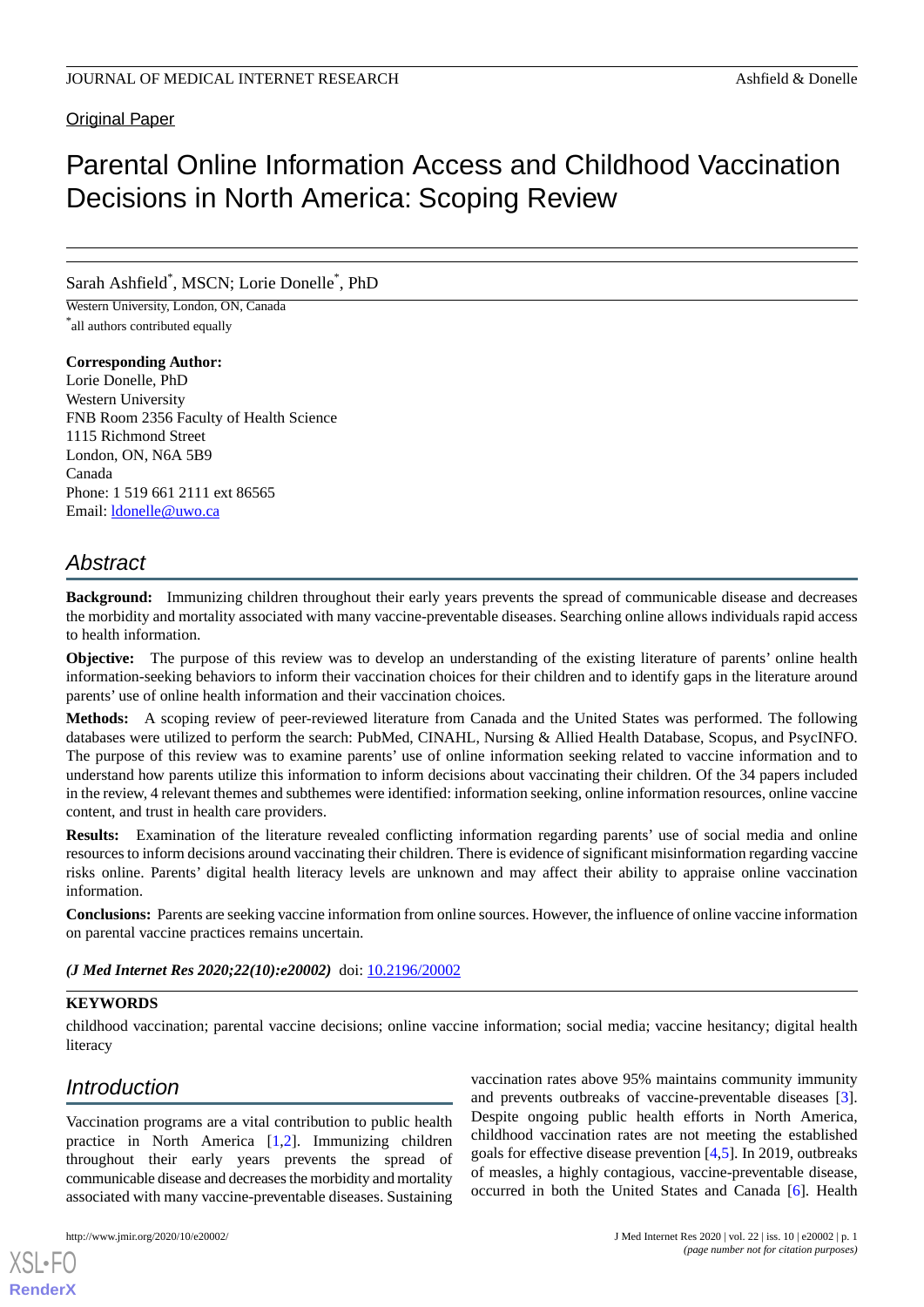Canada has highlighted the importance of understanding factors associated with under-vaccinated and unvaccinated children, as well as vaccine hesitancy among parents and guardians, as key to improving vaccination rates in Canada [[4\]](#page-8-2). Public health officials in the United States have also identified that parental delay and refusal of vaccinations threaten community immunity and identify this issue as a significant research priority [\[7](#page-8-5)]. The health implications for under-vaccinated children are concerning as the prevalence of communicable disease outbreaks become increasingly common. The use of digital information, including the prevalence of social media use among Canadian parents, highlights a need to understand the impact of online information on parents' vaccine choices.

National immunization targets for Canadian children aim for 95% vaccination coverage by a child's seventh birthday for the following diseases: diphtheria, tetanus, pertussis, polio, measles, mumps, and rubella [\[8](#page-8-6)]. Recently reported statistics demonstrate that vaccination rates fall short of the established immunization targets across Canada; immunization rates for 7-year-olds are 71% for diphtheria, tetanus, and pertussis; 90% for polio; and 86% for measles, mumps, and rubella [\[8](#page-8-6)]. American statistics also demonstrate immunization rates lower than 95%, with 83.2% of children aged 35 months having received at least 4 doses of diphtheria, tetanus, and pertussis vaccine; 92.7% having at least 3 doses of polio vaccine; and 91.5% having at least 1 dose of the measles, mumps, and rubella vaccine [\[9](#page-8-7)].

Vaccine hesitancy among parents or guardians is a growing public health issue reflected by the increased number of medical and nonmedical vaccine exemptions in both Canada and the United States [[10\]](#page-8-8). Vaccine hesitancy is defined by the World Health Organization as the reluctance or refusal to vaccinate despite the availability of vaccines [[11\]](#page-8-9). Despite continued efforts to improve childhood vaccination rates, both Canada and the United States are not meeting national goals, and nonmedical exemptions continue to proliferate [[4,](#page-8-2)[9](#page-8-7)].

Accessing information about the benefits and risks of childhood vaccines helps parents make informed decisions regarding vaccinating their children. Searching online via the internet allows individuals rapid access to health information. A 2016 survey of Canadians' online activity demonstrated that 96% of Canadians aged 15-34 years and 93% of those aged 35-44 years use the internet on a daily basis [[12\]](#page-8-10), and as many as 79% of American internet users have searched online for health information [\[13](#page-8-11)]. While accessing health information online is important, digital health literacy or having the skills to seek, find, understand, and appraise online health information and then apply that knowledge to making an informed decision is critical [\[14](#page-8-12)]. While population-based assessments of Canadian digital health literacy levels are unknown, the health literacy of Canadians is concerning. Over 60% of Canadians have low health literacy skills that place them at higher risk of poor health [[15](#page-8-13)[,16](#page-8-14)]. Canadian adults' health literacy skills were measured utilizing the International Adult Literacy and Skills Survey that assesses prose literacy, document literacy, numeracy, and problem-solving skills in different languages and cultures focused on broadly defined health content in the following areas: health promotion, health protection and accident prevention, disease prevention, and health care activities [[16\]](#page-8-14).

[XSL](http://www.w3.org/Style/XSL)•FO **[RenderX](http://www.renderx.com/)** Vaccination information is available to most Canadians and Americans, although understanding and applying this information to ones'individual health can be challenging. Online digital health information has evolved from static information retrievable from online websites to include interactive and collaborative sites where there is no central authority [[17\]](#page-8-15). Within the context of childhood immunization information, parents are able to retrieve information but also contribute their personal knowledge and experience through interactive online social media platforms. Given the high prevalence of online information seeking among parents [\[18](#page-8-16)[-20](#page-8-17)], investigating what information exists online related to childhood vaccinations and how parents use this information may provide insight into vaccination decision making. This scoping review examined research regarding parents' use of online resources regarding primary schedule vaccinations, to understand where parents are searching online and how they utilize online information to inform vaccination choices for their infants and children.

A scoping review was undertaken for 2 reasons: to grasp an understanding of the existing literature of parents'online health information-seeking behavior to inform vaccination choices for their children and to identify gaps in the literature around parents' use of online health information resources and their vaccination choices.

The following research questions informed this review: "What are parents' online information-seeking patterns and behaviors related to childhood primary immunization series?" and "How did parents use online resources to inform their decision regarding vaccination of their children?"

## *Methods*

A scoping review of the research literature was an appropriate method to examine this issue that is inclusive of qualitative, quantitative, and mixed methods literature to achieve a breadth of knowledge in this subject area. Researchers followed the collective guidelines of Colquhoun et al [[21\]](#page-8-18), Arksey and O'Malley [\[22](#page-8-19)], and Levac et al [[23\]](#page-8-20) to conduct this scoping review study. The steps involved in this review were identification of the research question; identification of relevant studies; study selection; charting the data; and collating, summarizing, and reporting the results [[22\]](#page-8-19).

#### **Identification and Study Selection**

The following databases were searched: PubMed, CINAHL, Nursing & Allied Health Database, Scopus, and PsycINFO. The following search terms were used: vaccine, vaccines, vaccination, immunization, vaccinated, vaccinate, vaccine hesitancy, parent, parents, mother, mothers, father, fathers, parental, social media, digital health information, facebook, twitter, pinterest, snapchat, tumblr, Instagram, linkedin, google plus, youtube, reddit, flickr, vine, quora, periscope, whatsapp, and internet. Search terms were combined using AND or OR in the database search. A research librarian was consulted to assist with the search strategy. A justification search was completed with the Allied and Alternative Medicine (AMED) database; this search revealed no further articles in the subject area. Grey literature was located by searching Proquest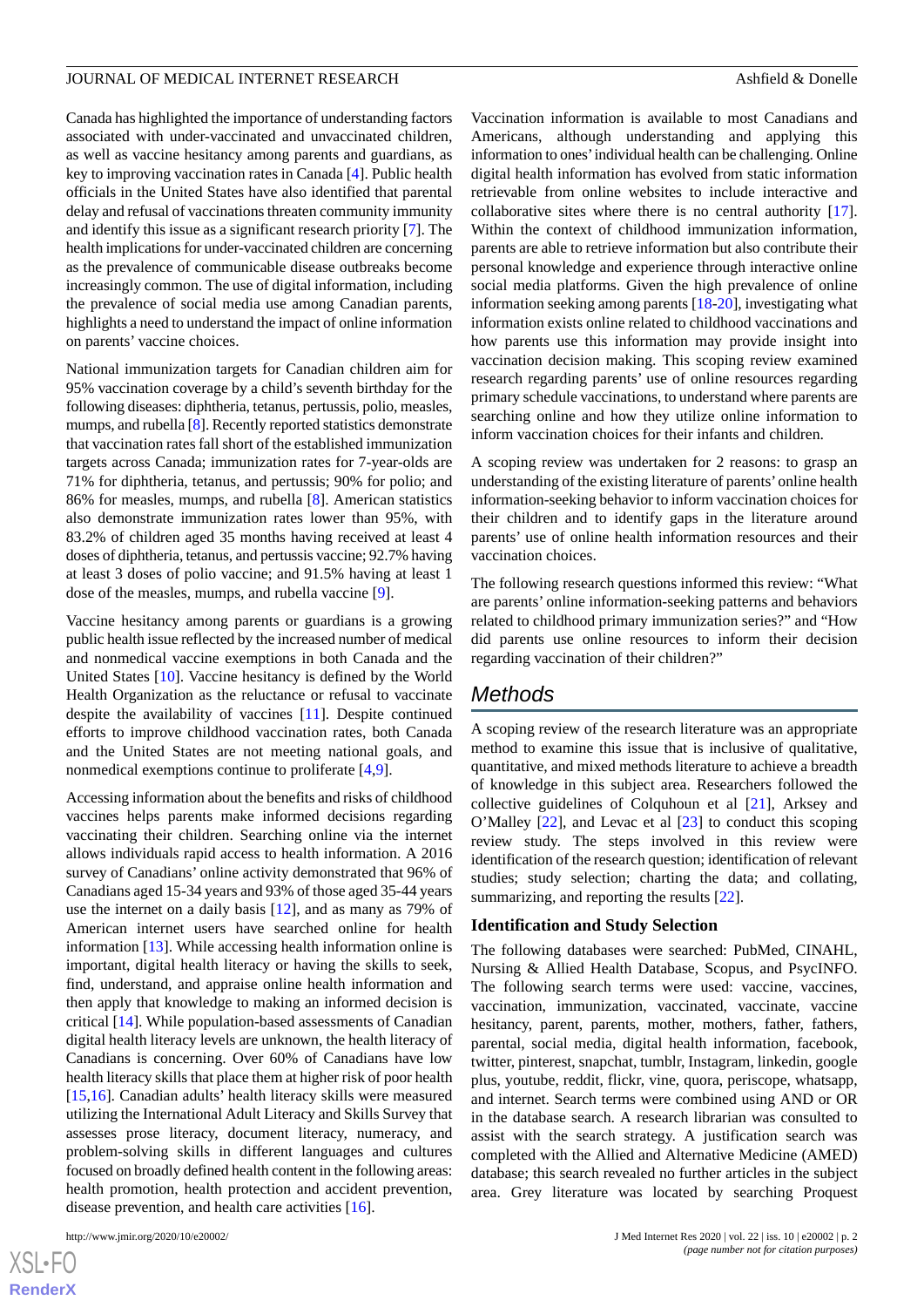Dissertations & Theses Global. Reference lists of articles were hand searched to identify any further literature that met the inclusion criteria.

## *Inclusion Criteria*

Articles published from January 1, 2010 to December 31, 2019 in the English language from Canada and the United States were included. The aim was to focus on the past decade to reflect changes in information seeking that have occurred with widespread internet access in North America. The selected literature focused solely on the primary immunization series of children, parental decision relating to childhood vaccinations, online vaccination information seeking, and social media and childhood vaccinations.

## *Exclusion Criteria*

Articles published prior to January 1, 2010 were excluded as it is the authors'intent to determine the use of current social media and internet. Articles that focused on vaccination outside of the primary childhood series such as human papillomavirus and influenza and adult and adolescent hepatitis vaccinations were excluded. Any articles that focused on general childhood development and on adolescent vaccination decision making were excluded, as the intention is to focus the topic on parents' choices regarding vaccinations. Literature involving children who were able to consent to their own vaccines was also excluded from this review. Articles published in languages other than English were excluded, and articles where research was conducted outside of North America were excluded. [Figure 1](#page-3-0) illustrates the PRISMA selection process [\[24](#page-9-0)].

<span id="page-3-0"></span>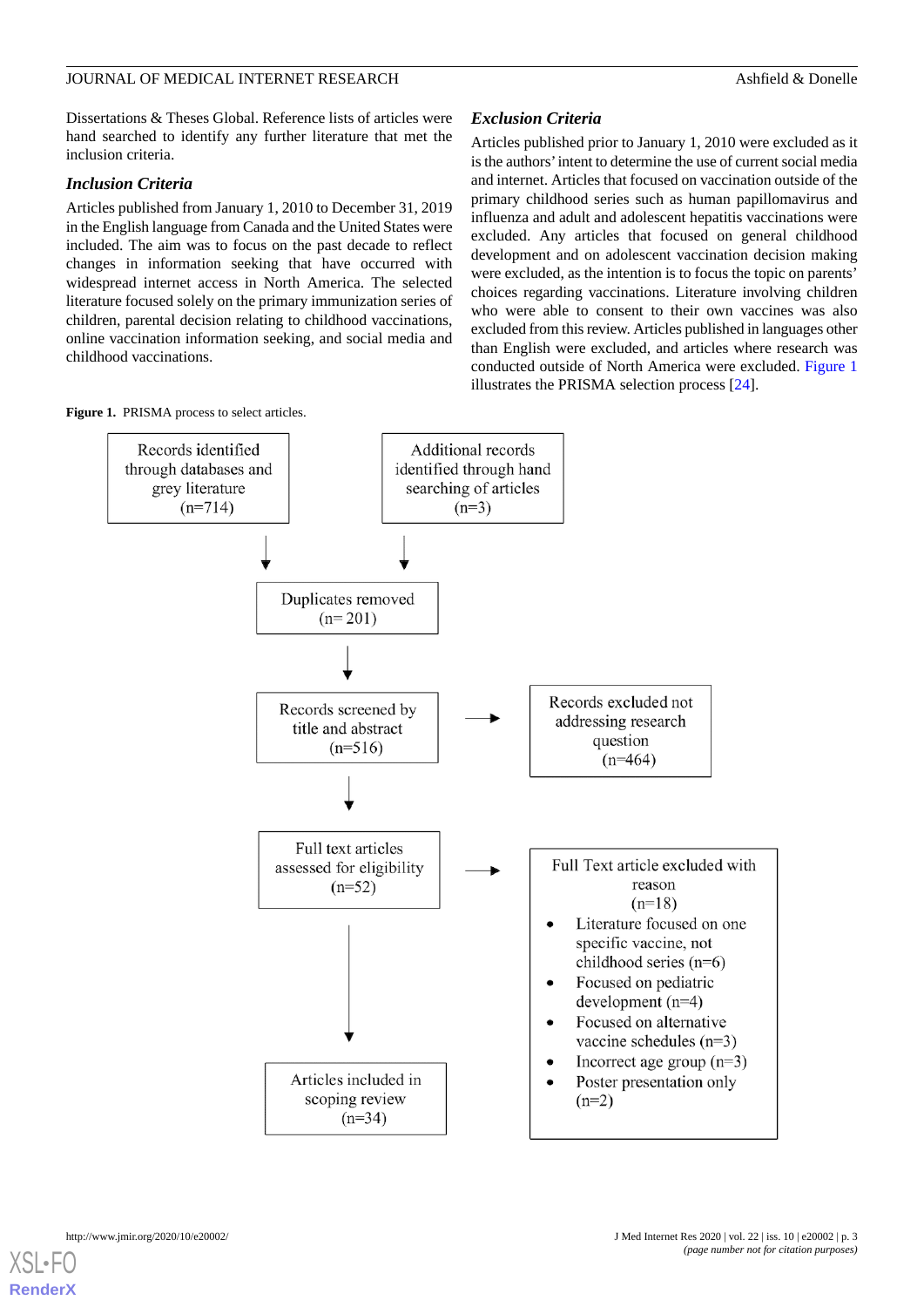#### **Analysis**

A title review of all articles was conducted for subject eligibility, followed by an abstract review and finally a full article review. A second reviewer read 15% of the articles to ensure consistency in data analysis to address the research question and purpose [[22](#page-8-19)[,23](#page-8-20)]. Discrepancies between inclusion of articles were discussed between the authors until consensus was reached. After eligible articles were identified, each was read several times for detail and to identify relevant categories and themes. Articles were identified by a numbering system and collated in a spreadsheet identifying country of origin, methodologies, limitations, instruments, methods, and key findings from an iterative and inductive analysis of all articles. Thematic analysis allowed for identification of relevant themes grounded in the data and gaps in the literature. An iterative analysis process was utilized by the authors; themes were identified through discussion and immersion in the literature. Discrepancies were reconciled through discussion until all themes were mutually agreed upon.

## *Results*

The eligibility criteria for inclusion in the study were met by 34 articles. The majority (28/34, 82%) of the literature is from the United States, and 18% (6/34) is from Canada. The majority (20/34, 58%) of the literature was qualitative in nature, 32% (11/34) was quantitative, and 9% (3/34) used mixed method studies. Of the mixed method studies, 2 studies were concurrent, and 1 was sequential. Literature on social media was focused on the second half of the decade, with all but one article published between 2015 and 2019. The following 4 broad themes were identified: information seeking, online information resources, online vaccination information content, and trust in health care providers. A narrative review of these themes follows.

#### **Information Seeking**

One of the most prevalent themes identified throughout the literature was one of information seeking; 50% (17/34) of articles discussed this theme [[18,](#page-8-16)[19](#page-8-21),[25-](#page-9-1)[39\]](#page-9-2). Parents are looking online for vaccination information [[18,](#page-8-16)[26](#page-9-3),[27,](#page-9-4)[30](#page-9-5),[31,](#page-9-6)[39](#page-9-2)].

Online information seeking may have implications for the way that parents perceive the health and safety consequences of childhood vaccinations [[20\]](#page-8-17). Canadian researchers investigated the impact of parental online information seeking through surveying parents and found that parents who searched the internet for childhood vaccine information (in 2011 and 2014) are more likely to perceive vaccines as less safe than those who did not search on the internet [[20\]](#page-8-17). Yet, in another study also performed in 2011 that surveyed American parents, researchers found that 95% of parents of school-aged children who chose not to have their children vaccinated listed their health care provider as their main source of information, with only 34.5% reporting the internet as a source of information [[25\]](#page-9-1).

Mossey et al [[34\]](#page-9-7) evaluated Canadian parents' experiences in making vaccination decisions. Parents identified that searching for information was an important part of their decision-making process and that locating and interpreting online information

was difficult at times [\[34](#page-9-7)]. Reportedly, some parents looked for information online to confirm information provided by their health care provider; parents expressed concerns about their health care provider's lack of knowledge regarding childhood vaccines [\[35](#page-9-8)]. There is some evidence that parents who delayed or declined vaccinating their children specifically sought information through online social media platforms, such as blogs and videos, appreciating the personal experiences from other parents found on theses platforms [\[34](#page-9-7)]. Jones et al [\[18](#page-8-16)] examined the information sources of parents of school-aged children in the United States who refused at least one vaccine for their child(ren). Researchers assessed the impact of diverse information sources on vaccine attitudes, beliefs, and medical exemptions. In this study, 40% of all respondents reported that the internet was a good source of vaccine information; however, only 19.9% of all parents in this study reported using the internet as a source of vaccine information [[18\]](#page-8-16). Those who reported using the internet to obtain information about vaccines were less likely to agree that their children needed or would benefit from vaccines and were more likely to have obtained a nonmedical vaccine exemption for their child [[18\]](#page-8-16).

Hwang and Shah [\[33](#page-9-9)] examined the associations between health information sources, parental perceptions of vaccine benefits, and maintenance of vaccine schedules. They evaluated magazines, newspapers, television, the internet (search engines, general websites, drug company websites, and other health websites), interpersonal communication (doctors, nurses or physician assistants, pharmacists, and friends), and social media (social networking sites, blogs or vlogs) as health information sources [\[33](#page-9-9)]. Parents that valued social media as a source of health information reported fewer perceived benefits (identified as vaccine benefits outweighing vaccine risks) of vaccinations [[33\]](#page-9-9). Positive parental perceptions of vaccine benefits were strongly associated with the maintenance of vaccination schedules [\[33](#page-9-9)].

Berreth [\[25](#page-9-1)] assessed sources of information among parents of school-aged children in the United States. They found that 95.4% of parents sought vaccine advice from their health care provider, 51.1% from family and friends, 34.5% from the internet, 25.3% from the news, and 15.5% from television and radio. Parents who cited the internet as a source of information listed the sites they most frequently used as webmd.com (34.4%), mayoclinic.com (27.5%), and government or other medically endorsed sites (68.9%) [[25\]](#page-9-1). Researchers compared information sources of parents who vaccinated their child with those who exempted their children from vaccines. While 83.3% of immunizers versus 77.8% of vaccine abstainers identified health care providers as sources of vaccine information, only 25% of parents who immunized their children utilized the internet as a source of information compared to 44.4% of parents who did not immunize  $[25]$  $[25]$ . Deas et al  $[29]$  $[29]$  interviewed parents of school-aged children in 3 counties in the US state of Oregon with low immunization rates (combined pediatric immunization rate of 65%). Researchers found that all parents, regardless of vaccine acceptance or hesitancy, dismissed social media as they found it an unreliable source of vaccine information [\[29](#page-9-10)].

However, when exposed to evidence-informed online information, parental attitudes regarding childhood vaccinations

```
XSL•FO
RenderX
```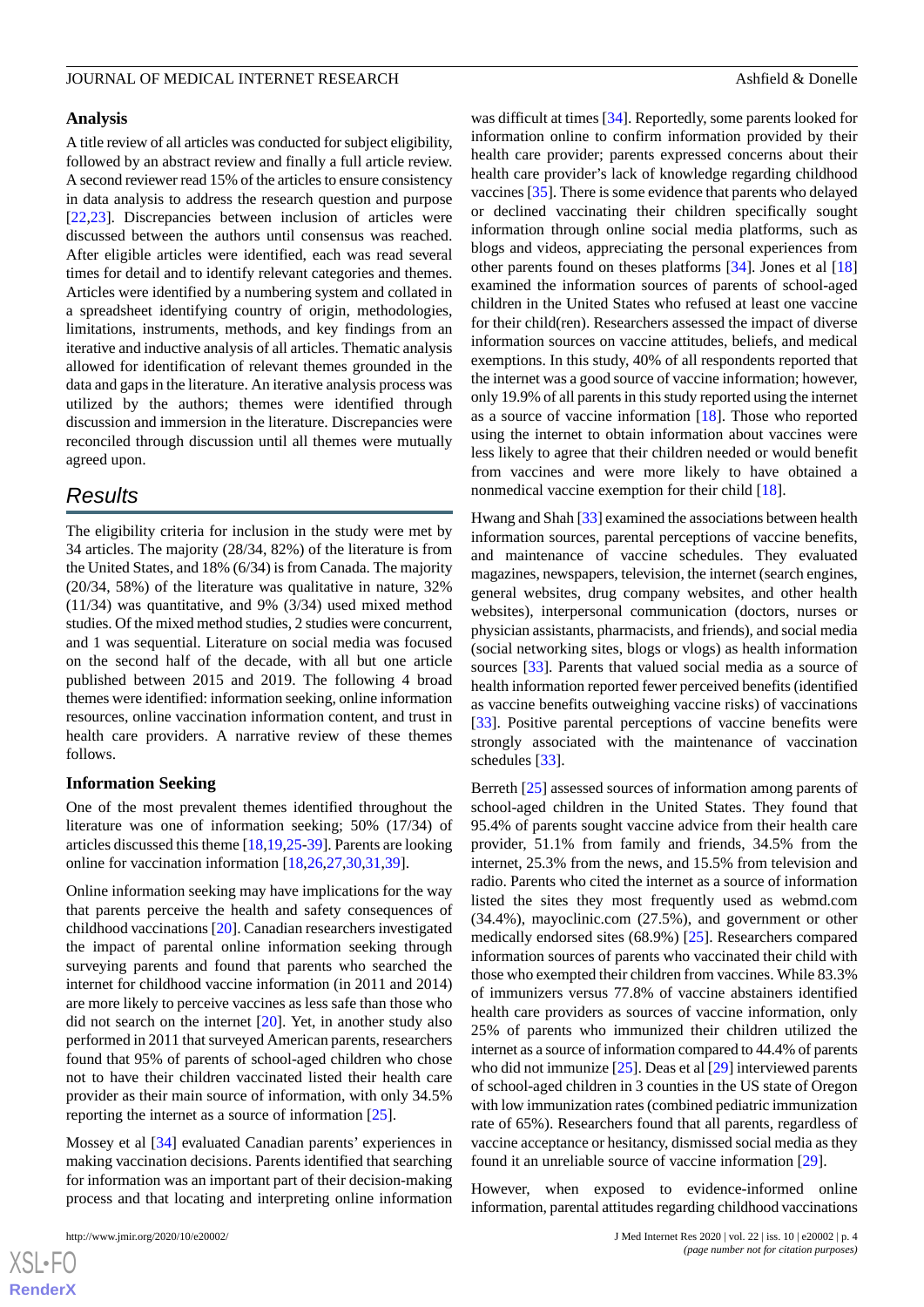shifted; researchers found that, after exposure to a vaccine information website developed by experts in the field, vaccine-hesitant parents had a more positive attitude toward vaccines compared to vaccine-hesitant parents with no exposure to the evidence-informed website [\[28\]](#page-9-11). Glanz et al [[32\]](#page-9-12) evaluated vaccine information-seeking behaviors in parents who accessed information from an online website. The website was developed and mediated by several experts (pediatrician, vaccine safety researcher, and risk communication specialist). Parents in this study preferred to engage with online experts about vaccinations rather than interacting with other parents within this online site [[32\]](#page-9-12).

Researchers who focused on the composition of search terms used by parents seeking online vaccine information found that parents who utilized positive search terms (eg, "vaccine benefits") when looking for childhood vaccine information encountered few myths about vaccine safety and effectiveness [[40\]](#page-9-13). In contrast, parents who used negative search terms (eg, "vaccine risks") found 4.8 times more misinformation or myths than a person using positive terminology [[40\]](#page-9-13). The nature of the search terms used to find online vaccination information can alter the results and the information made available to parents [\[40](#page-9-13)].

#### **Online Information Resources**

Parents searched online for vaccine information using common search engines such as Google and Yahoo, and many used popular social media sites such as Facebook, Instagram, Pinterest, Twitter, and YouTube [\[27](#page-9-4),[38,](#page-9-14)[41-](#page-9-15)[43](#page-9-16)]. One study found that the internet was listed within the top 3 most common sources for vaccine information among those who vaccinated their children, and 46% of parents who used the internet reported using search engines such as Google and Yahoo to search online for vaccine information [\[27](#page-9-4)].

The popularity of social media has given rise to prosumers individuals who not only access online information but produce online content. Researchers found that websites that allow users to post online content without verification of information promoted antivaccination messages through antigovernment views, celebrities, personal stories, and naturalist arguments [[43\]](#page-9-16). A Canadian assessment of online vaccine information websites (identified through searching Google, Facebook, Twitter, and YouTube) targeted to parents found that the majority of websites offered poor-quality information regarding childhood vaccination [[42\]](#page-9-17). Researchers rated the websites with a communication index tool developed by the Centers for Disease Control and reported that 5% of materials (3 websites) met the standards for clear communication [[42\]](#page-9-17). However, websites that monitored user-generated content and required academic references demonstrated a balance between openness and credibility [\[43](#page-9-16)].

#### **Online Vaccination Information Content**

Researchers assessed the content of online vaccine information, and there is evidence that content was conflicting and inconsistent [\[20](#page-8-17),[41,](#page-9-15)[43](#page-9-16)[-47](#page-9-18)].

Regarding online websites, American researchers investigating online information content generated from Google searching

found that 59% of the first 100 Google sources were provaccine and 41% were antivaccine [[43\]](#page-9-16). Similarly, Kata [[46\]](#page-9-19) sought antivaccination websites to assess their content and accuracy. Researchers utilized neutral vaccine information-seeking search terms ("vaccine," "vaccination," and "immunization OR immunisations") to search American and Canadian versions of Google and found that, within the first 10 results, 24% of American and 13% of Canadian results were antivaccine [[46\]](#page-9-19). A content analysis revealed that all of the assessed antivaccine websites claimed that vaccines are poisonous and cause idiopathic illnesses [\[46\]](#page-9-19). As well, 88% of the websites contained information that challenged the evidence about the efficacy of vaccines and whether vaccines conferred immunity, 88% endorsed alternative treatments (homeopathy, chiropractic care, naturopathy, or acupuncture) as superior to vaccination, 75% of the websites made accusations that regulatory bodies have information about vaccines that they are hiding from the public, and 75% of the websites suggested that vaccine promotion is solely motivated by profit seeking [\[46](#page-9-19)].

The content developers of websites advocating antivaccine messages used sophisticated strategies to communicate their perspective [[48](#page-10-0)[,49](#page-10-1)]. Researchers examined the content of antivaccine websites and found that these websites used persuasive tactics, attacked the credibility of vaccine advocates, expressed mistrust about scientific evidence, and used psuedoscientifc evidence to support claims in favor of antivaccination [\[49](#page-10-1)]. Similarly, Getman et al [[48\]](#page-10-0) performed a network analysis of over 50,000 websites that contained vaccine-relevant content to determine the structure and influence of the online vaccine-hesitant community. They discovered effective use of hierarchical scientific language by the vaccine-hesitant community to enforce their online authority [[48\]](#page-10-0).

Regarding social media vaccine resources, researchers evaluated literature on vaccine information on the following social media platforms: YouTube, Twitter, Pinterest, Facebook, and various blogs. Facebook was identified as a vaccine information resource for parents in several studies [\[20](#page-8-17),[38,](#page-9-14)[42](#page-9-17),[50\]](#page-10-2). The majority of research literature that focused on social media use among parents was published between 2015 and 2019, reflecting parents' recent use of social media for seeking vaccine information. Parents also accessed social media sites to understand other parents' experiences with vaccination processes; peer-to-peer information was a valued source of information accessible on social media sites [[50\]](#page-10-2). Across social media platforms, there was a mix of positive and negative vaccine messaging. Our findings indicate widespread mistrust of government institutions and skepticism towards the vaccine industry across all social media platforms except for pediatrician-authored blogs [\[37](#page-9-20),[41,](#page-9-15)[44](#page-9-21),[45,](#page-9-22)[47](#page-9-18),[50-](#page-10-2)[53\]](#page-10-3). Vaccine-hesitant online communities tend to leverage scientific and academic language to enforce their antivaccination narrative [[48\]](#page-10-0). Consistent messaging about the dangers of vaccines was present on Twitter, Facebook, YouTube, parenting blogs, and Pinterest. The dominant message across social media was one of elevated health risks among vaccinated children — perceived as information concealed by government and industry.

```
XS-FO
RenderX
```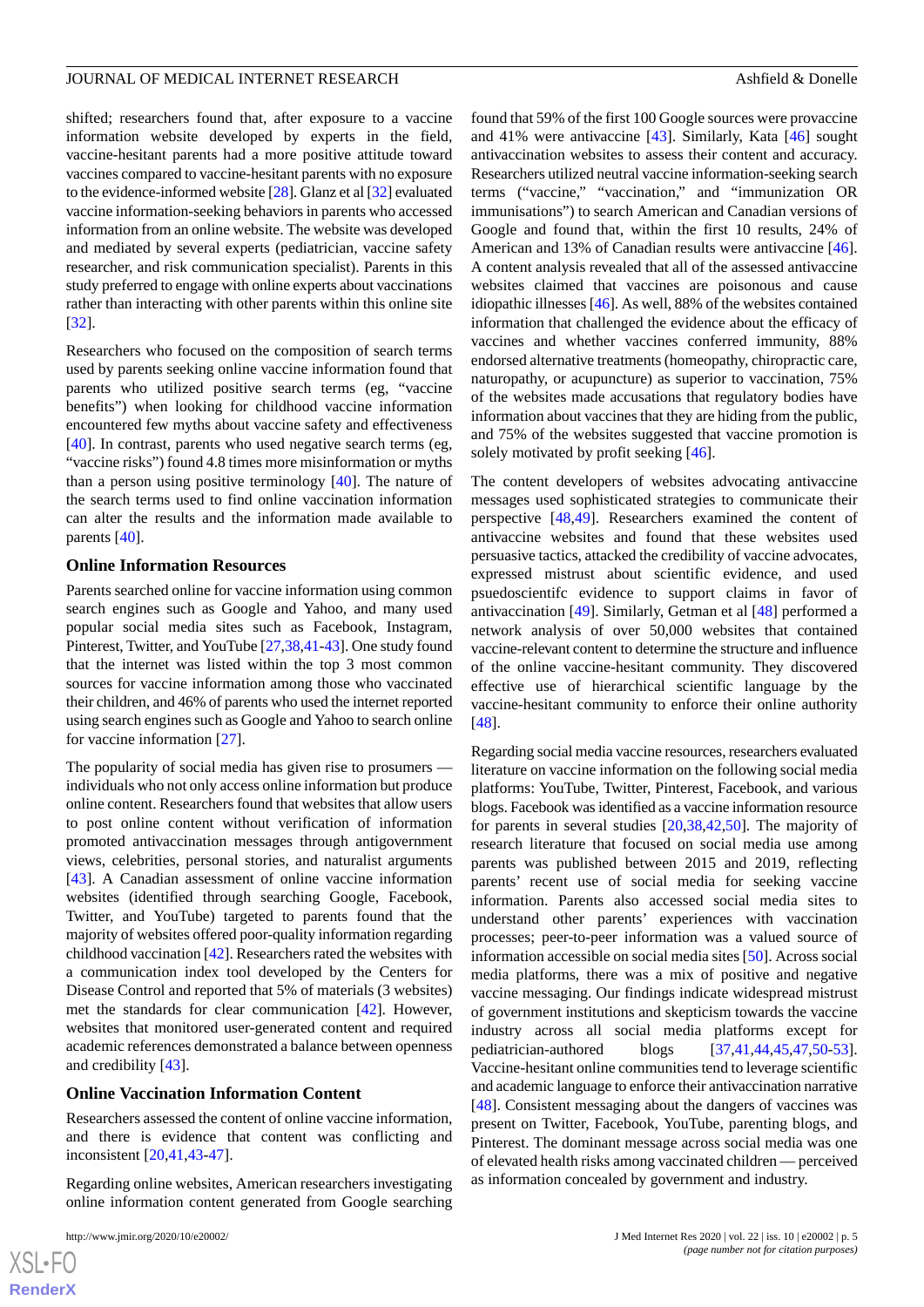#### **Trust in Health Care Providers**

The concept of trusted health care providers was prevalent in many of the reviewed studies [[18,](#page-8-16)[20](#page-8-17),[27,](#page-9-4)[30](#page-9-5),[31,](#page-9-6)[34](#page-9-7),[35,](#page-9-8)[45](#page-9-22), [46](#page-9-19)[,49](#page-10-1),[50\]](#page-10-2). Parents often listed their physician or health care provider as a trusted source of vaccination information [[18,](#page-8-16)[27](#page-9-4)[,30](#page-9-5),[31\]](#page-9-6). Eller et al [\[30](#page-9-5)] examined the association between the level of trust a mother had with their pediatrician and vaccine information sources. Mothers who trusted their pediatrician were 2.47 times more likely to list their pediatrician as their main source of vaccine information compared to mothers who had not established a trusting relationship with their pediatrician [[30\]](#page-9-5). Parents who chose to vaccinate their children reported their physician as the biggest influence in their decision to vaccinate [[27\]](#page-9-4).

However, parents who identified as vaccine-hesitant or those who did not vaccinate their children were less trusting of information conveyed by their health care provider [\[27](#page-9-4)]. Parents who chose to delay or declined vaccinating their children tended to seek information from a diverse group of health disciplines such as cardiologists, health researchers, health care students, and homeopathic practitioners [\[34\]](#page-9-7). Kata [\[46\]](#page-9-19) identified mistrust in the medical system as a strong message on antivaccine websites and on an antivaccination Facebook group [\[46](#page-9-19),[50\]](#page-10-2).

## *Discussion*

This scoping review of 34 articles investigated parents' use of online information to inform vaccination choices for their children. Overall, research studies were broadly focused on understanding the content of online vaccine information and parents' online information seeking to inform their vaccine decisions. Our analysis of the current literature indicates that parents are actively looking online for vaccination information. Vaccination information was found on the social media platforms of YouTube, Twitter, Pinterest, and Facebook as well as various types of blogs. However, there is conflicting information within the published research regarding parental trust in the information found online and utilization of online information. Google was reported as the main online search engine among parents seeking vaccine information in both countries. The search terms that parents used in their online information seeking significantly impacted the disposition of the vaccine information and exposure to the number of vaccine myths retrieved online. Trust in health care providers plays an important role in information seeking. Parents who trust their health care provider tend to value them as an accurate source of vaccine information while those who do not trust their health care provider often seek information online. This is consistent with literature that demonstrates higher quality of life, more beneficial health behaviors, and higher treatment satisfaction when patients trust their health care provider [\[54](#page-10-4)].

The challenge for parents seeking vaccine information was the conflicting information found online. The influence of online vaccine information on parental vaccination practices (provaccination vs antivaccination) remains uncertain. A continuum of online information seeking among parents ranged from a complete dismissal of online information to regular online information access to inform their vaccine decision

making. Due to the limited amount of Canadian research available, direct comparison between Canada and the United States was not plausible. Existing Canadian research findings highlight the relationship between online information seeking and parental antivaccination sentiment; parents seeking information online were more likely to perceive vaccines as less safe and be less inclined to adhere to the recommended vaccine schedule [[20\]](#page-8-17). However, a greater number of studies in this area is needed to substantiate these findings. There is a need for further research performed in Canada on parents' use of online vaccine information to determine how it informs their vaccine decisions.

Essentially absent in the published research was an understanding of parents'digital health literacy skills. Only one of the studies in this review considered parents' digital health literacy. The ability to interact with health information becomes more complex within the digital health context. Digital health literacy refers to the knowledge and skills inclusive of the ability to read and understand general information (traditional literacy and numeracy); effectively use digital devices, which includes awareness of data privacy, security, and ownership (computer literacy); critically understand and assess sophisticated media messages (media literacy); discern what is reliable and valid health information (scientific literacy); source information (information literacy); and navigate the health care system (health literacy) [[14\]](#page-8-12). Although parents are looking online for information to inform their decision, the impact of parents' health literacy and digital health literacy skills that support access to credible information sources and an ability to critically assess the vaccination information is a significant gap in the research literature [[55,](#page-10-5)[56](#page-10-6)]. In fact, research exploring parents' information ecosystems is warranted to fully understand their information-seeking practices, preferred resources, and ability to critically evaluate vaccination-related information.

There was no research in this review that focused on parents' use of Instagram as a source for vaccine information. Research focused on parental use of Instagram and other emerging popular social media networks as a source for vaccine information is warranted.

The influence of misinformation on parental vaccine choices is an issue that may have significant implications for maintaining community immunity. Parents encounter inaccurate and false vaccine information, vaccine conspiracy theories, and vaccine myths propagated online, especially on social media sites [[42,](#page-9-17)[52](#page-10-7)]. Parents, in their search for information, may be exposed to persuasive tactics that perpetuate myths and fear mongering. Persuasive tactics combined with misinformation and myths may cause parents to believe that vaccines themselves are a threat to their child's health. Similar findings on the harms of social media rumors and misinformation surrounding COVID-19 also demonstrate the detrimental effects of online myth propagation. Improper use of pharmacological drugs and panic buying have resulted from online COVID-19 myths [[57\]](#page-10-8), as well as concern over the disease being spread through meat consumption and Chinese biological military laboratories [[58\]](#page-10-9).

Given the diversity of health information sources, health care providers along with public health organizations need to work

```
XS-FO
RenderX
```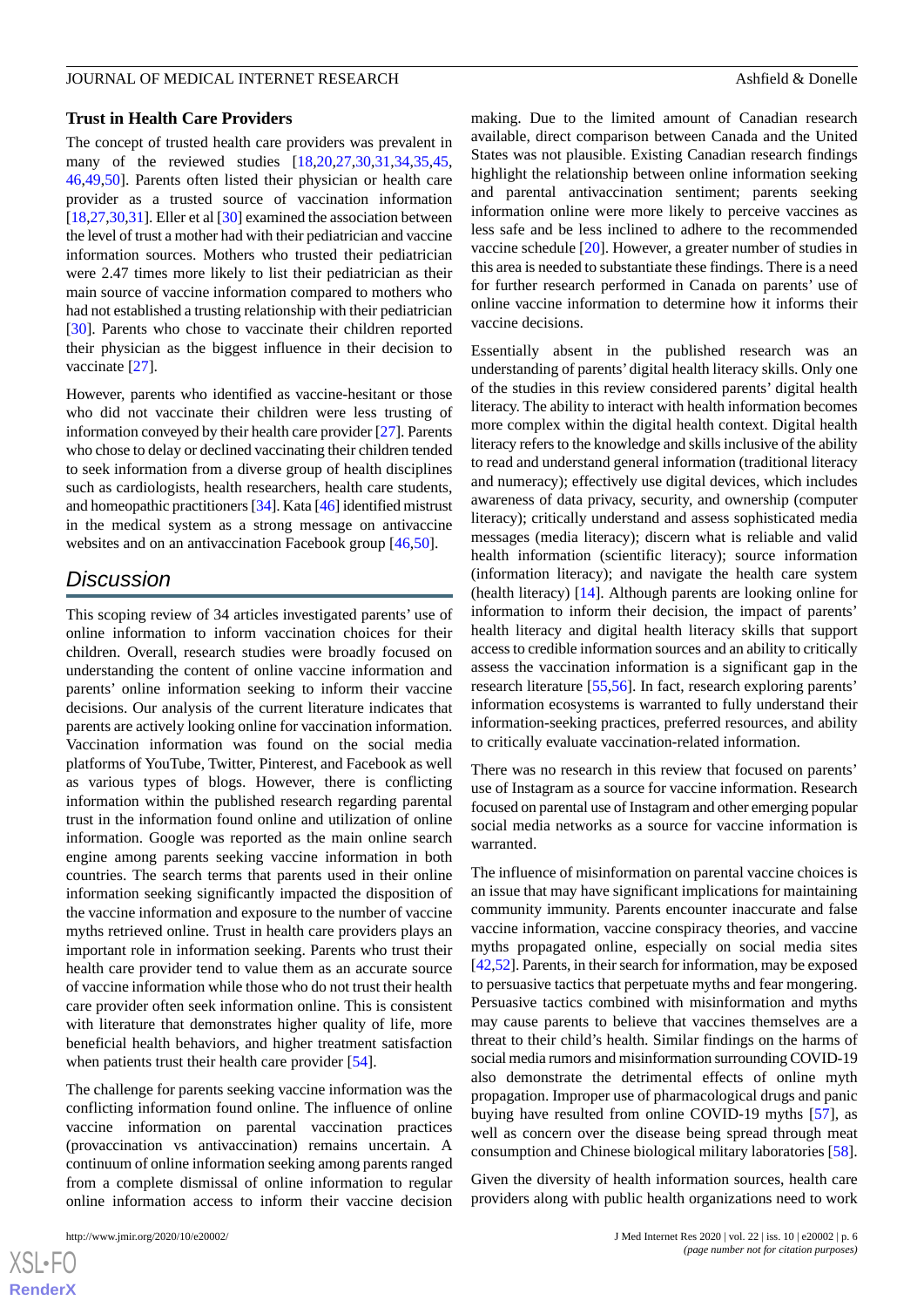together with popular social media platforms to ensure information accuracy. Recently, some social media platforms have implemented measures to prevent the propagation of antivaccine messaging and misinformation. Twitter recently (2019) integrated a search tool into their platform that directs users to a sanctioned US government vaccine website [[59\]](#page-10-10). Pinterest also implemented community guidelines in 2019 that limit misinformation; Pinterest now removes pins that promote antivaccine advice and redirects individuals to reputable vaccine information sources such as the World Health Organization [[60\]](#page-10-11). Facebook and Instagram also implemented similar policies in 2019. Facebook suggests users visit a public health website for vaccine information, and Instagram blocks some false information posts and reports using third-party fact checkers to help reduce false information [\[61](#page-10-12)]. However, the prevalence of online vaccination myths including the misconception that vaccination causes autism persists [[18](#page-8-16)[,20](#page-8-17),[53\]](#page-10-3), demonstrating that further work needs to be done to dispel unsubstantiated vaccine myths.

Given the prevalence of online antivaccine information and the use of hierarchical and authoritative language among the online vaccine-hesitant community to promote the antivaccine sentiment, [\[48](#page-10-0)] the composition of information-seeking factors has the potential to influence the nature of information that parents are accessing. Algorithms are used by online search engines such as Google to tailor information and influence the outcome of individuals' online information seeking [\[62](#page-10-13)]. The algorithms determine the information outcome based on factors such as the search terms used, country, and type of digital device [[62\]](#page-10-13). One of the algorithms used by Google determines if content is reliable and demonstrates "expertise, authoritativeness, and trustworthiness" on a given topic [[62\]](#page-10-13). Ruiz and Bell [\[40](#page-9-13)] determined that the character or disposition of a Google search for vaccine information significantly affects the outcome of the search. Parents who are concerned about and search for risk information regarding vaccines will encounter more vaccine myths than parents who use neutral search terms to search for vaccine benefits [\[48](#page-10-0)]. Understanding that Google is the most popular online search engine, health care providers may want to consult with parents regarding their search terms for online vaccination-related information. Further research exploring the impact of search algorithms and information-seeking behaviors regarding online vaccination information would be beneficial. It may be that clinicians not only "prescribe" evidence-informed online resources to parents but in addition will need to consider the composition of search strategies (eg, search terms or strings) to mitigate parents'access to vaccine misinformation and myths. The use of information prescriptions has been successful in the past for online searching in the pediatric parent population [[63\]](#page-10-14). Educating parents about the benefits and risks of searching online and prescribing search terms may allow parents to access

evidence-informed information to facilitate informed decision making and also mitigate the potential harms of online vaccine myths. Research on the use of a search term prescription in this population is required.

#### **Limitations**

This review evaluated parental information seeking in those who have internet access; it did not capture parents who have limited or no access to online health information. The online environment is fluid due to its interactive user-driven features with websites and social media evolving and changing from day to day. Findings involving online information should be viewed cautiously as digital information changes rapidly. This review included English-only research reports, and research literature in languages other than English may have findings that are different than reported here.

#### **Conclusion and Implications**

This review identified that parents are looking online on major search engines and social media platforms for vaccine information. It was identified that locating accurate information online regarding the benefits and risks of vaccines is challenging for parents given the low number of sources that contain accurate information [\[42\]](#page-9-17). There was conflicting evidence about how parents utilize information found online to inform their vaccine choices. However, vaccine-hesitant parents who have access to accurate online vaccine information have significant improvement in attitudes regarding vaccination benefits and reduction in parental concerns about vaccination risks [[28\]](#page-9-11). Given the plethora of misinformation perpetuated online, clinicians may want to provide "information prescriptions" to parents regarding the search terms they use and encourage parents to access websites moderated by health care experts. The interactive component to the websites would provide an opportunity for parents to ask questions of vaccination experts. Health care providers should discuss with parents the nature of online vaccine discussions. Reviewing with parents the utilization of hierarchical and scientific language utilized by some to promote antivaccine messaging. Further discussion focused on search terms and even providing parents suggestions for vaccine-positive or neutral terminology that will allow them access to a more balanced discussion of vaccine benefits and risks online.

Parents identify trust as a fundamental part of the vaccine decision-making process. This importance placed upon perceived trust in the source of information reinforces the importance of relational care practices, and a trusting relationship with a health care provider is a priority. Developing and fostering trust between primary care providers and parents may be a strategy to increase vaccine uptake by parents.

#### <span id="page-7-0"></span>**Conflicts of Interest**

None declared.

#### **References**

[XSL](http://www.w3.org/Style/XSL)•FO **[RenderX](http://www.renderx.com/)**

1. Centers for Disease Control and Prevention. Vaccinate Your Baby for Best Protection. Centers for Disease Control and Prevention. 2019. URL: <http://www.cdc.gov/features/infantimmunization/> [accessed 2020-10-02]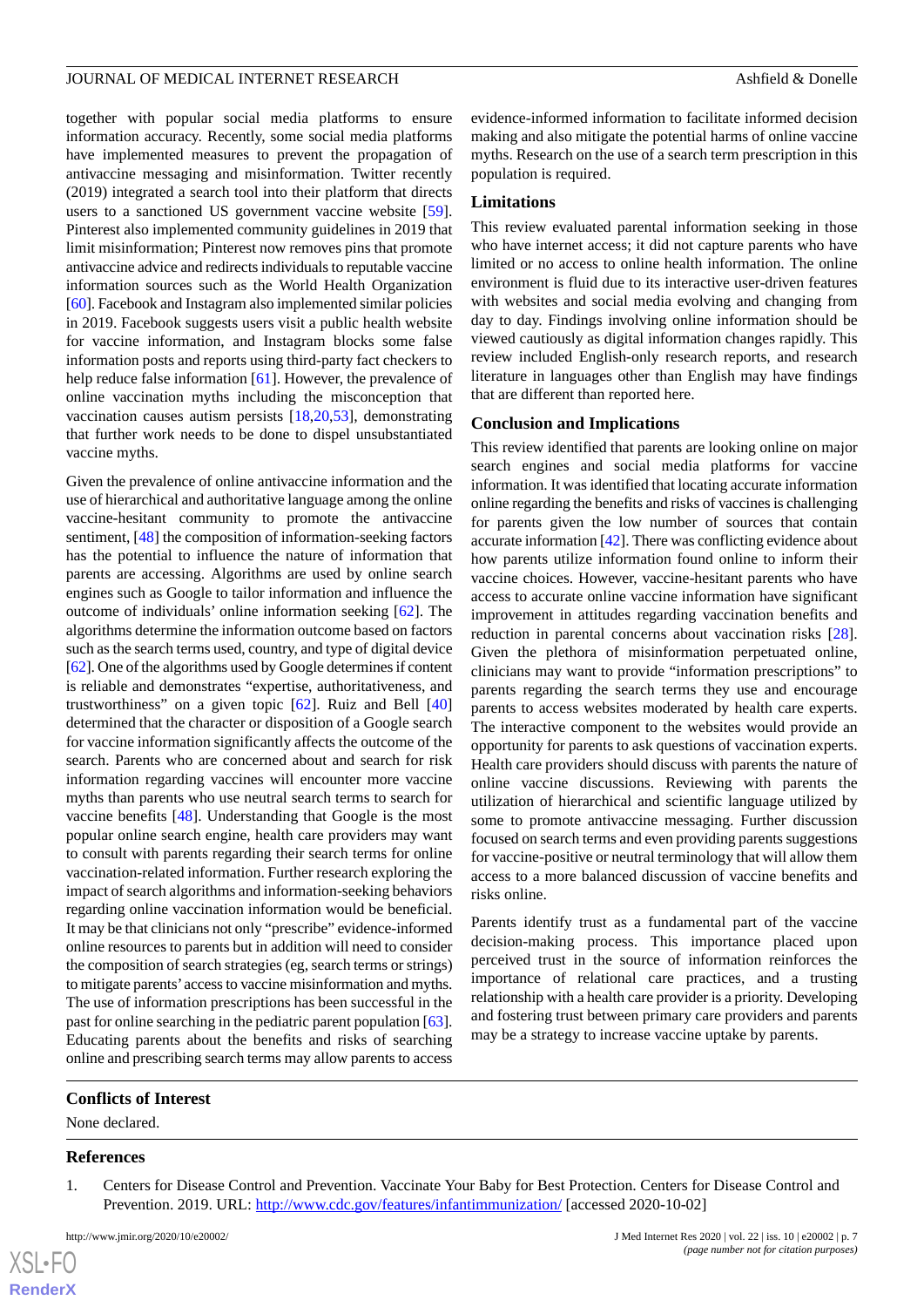- <span id="page-8-0"></span>2. Public Health Agency of Canada. Canadian Immunization Guide. Public Health Agency of Canada. 2014. URL: [https:/](https://www.canada.ca/en/public-health/services/canadian-immunization-guide.html) [/www.canada.ca/en/public-health/services/canadian-immunization-guide.html](https://www.canada.ca/en/public-health/services/canadian-immunization-guide.html) [accessed 2019-09-12]
- <span id="page-8-1"></span>3. Andre FE, Booy R, Bock HL, Clemens J, Datta SK, John TJ, et al. Vaccination greatly reduces disease, disability, death and inequity worldwide. Bull World Health Organ 2008 Feb;86(2):140-146 [[FREE Full text\]](http://europepmc.org/abstract/MED/18297169) [doi: [10.2471/blt.07.040089](http://dx.doi.org/10.2471/blt.07.040089)] [Medline: [18297169](http://www.ncbi.nlm.nih.gov/entrez/query.fcgi?cmd=Retrieve&db=PubMed&list_uids=18297169&dopt=Abstract)]
- <span id="page-8-2"></span>4. Government of Canada. Highlights from the 2017 childhood National Immunization Coverage Survey (cNICS). Government of Canada. 2019. URL: [https://www.canada.ca/en/services/health/publications/vaccines-immunization/](https://www.canada.ca/en/services/health/publications/vaccines-immunization/vaccine-uptake-canadian-children-preliminary-results-2017-childhood-national-immunization-coverage-survey.html) [vaccine-uptake-canadian-children-preliminary-results-2017-childhood-national-immunization-coverage-survey.html](https://www.canada.ca/en/services/health/publications/vaccines-immunization/vaccine-uptake-canadian-children-preliminary-results-2017-childhood-national-immunization-coverage-survey.html) [accessed 2019-09-12]
- <span id="page-8-4"></span><span id="page-8-3"></span>5. Hill HA, Elam-Evans LD, Yankey D, Singleton JA, Kang Y. Vaccination Coverage Among Children Aged 19-35 Months - United States, 2017. MMWR Morb Mortal Wkly Rep 2018 Oct 12;67(40):1123-1128 [[FREE Full text](https://doi.org/10.15585/mmwr.mm6740a4)] [doi: [10.15585/mmwr.mm6740a4\]](http://dx.doi.org/10.15585/mmwr.mm6740a4) [Medline: [30307907\]](http://www.ncbi.nlm.nih.gov/entrez/query.fcgi?cmd=Retrieve&db=PubMed&list_uids=30307907&dopt=Abstract)
- <span id="page-8-5"></span>6. World Health Organization. New measles surveillance data for 2019. World Health Organization. 2019. URL: [http://www.](http://www.who.int/immunization/newsroom/measles-data-2019/en/) [who.int/immunization/newsroom/measles-data-2019/en/](http://www.who.int/immunization/newsroom/measles-data-2019/en/) [accessed 2019-12-03]
- <span id="page-8-6"></span>7. Messonnier N. U.S. public health response to the Measles outbreak. Centres for Disease Control and Prevention. 2019 Feb 07. URL: <https://www.cdc.gov/washington/testimony/2019/t20190227.htm> [accessed 2020-01-07]
- <span id="page-8-7"></span>8. Government of Canada. Vaccination Coverage Goals and Vaccine Preventable Disease Reduction Targets by 2025. Government of Canada. 2019. URL: [https://www.canada.ca/en/public-health/services/immunization-vaccine-priorities/](https://www.canada.ca/en/public-health/services/immunization-vaccine-priorities/national-immunization-strategy/vaccination-coverage-goals-vaccine-preventable-diseases-reduction-targets-2025.html#1.0) [national-immunization-strategy/vaccination-coverage-goals-vaccine-preventable-diseases-reduction-targets-2025.html#1.](https://www.canada.ca/en/public-health/services/immunization-vaccine-priorities/national-immunization-strategy/vaccination-coverage-goals-vaccine-preventable-diseases-reduction-targets-2025.html#1.0) [0](https://www.canada.ca/en/public-health/services/immunization-vaccine-priorities/national-immunization-strategy/vaccination-coverage-goals-vaccine-preventable-diseases-reduction-targets-2025.html#1.0) [accessed 2019-10-20]
- <span id="page-8-8"></span>9. Centres for Disease Control and Prevention. Immunization. Centres for Disease Control and Prevention. 2017. URL: [https:/](https://www.cdc.gov/nchs/fastats/immunize.htm) [/www.cdc.gov/nchs/fastats/immunize.htm](https://www.cdc.gov/nchs/fastats/immunize.htm) [accessed 2020-02-26]
- <span id="page-8-9"></span>10. Wilson SE, Seo CY, Lim GH, Fediurek J, Crowcroft NS, Deeks SL. Trends in medical and nonmedical immunization exemptions to measles-containing vaccine in Ontario: an annual cross-sectional assessment of students from school years 2002/03 to 2012/13. CMAJ Open 2015;3(3):E317-E323. [doi: [10.9778/cmajo.20140088\]](http://dx.doi.org/10.9778/cmajo.20140088) [Medline: [26457292](http://www.ncbi.nlm.nih.gov/entrez/query.fcgi?cmd=Retrieve&db=PubMed&list_uids=26457292&dopt=Abstract)]
- <span id="page-8-11"></span><span id="page-8-10"></span>11. World Health Organization. Ten threats to global health in 2019. World Health Organization. 2019. URL: [https://www.](https://www.who.int/vietnam/news/feature-stories/detail/ten-threats-to-global-health-in-2019) [who.int/vietnam/news/feature-stories/detail/ten-threats-to-global-health-in-2019](https://www.who.int/vietnam/news/feature-stories/detail/ten-threats-to-global-health-in-2019) [accessed 2019-11-06]
- <span id="page-8-12"></span>12. Statistics Canada. The Internet and Digital Technology. Statistics Canada. 2017. URL: [https://www150.statcan.gc.ca/n1/](https://www150.statcan.gc.ca/n1/pub/11-627-m/11-627-m2017032-eng.htm) [pub/11-627-m/11-627-m2017032-eng.htm](https://www150.statcan.gc.ca/n1/pub/11-627-m/11-627-m2017032-eng.htm) [accessed 2019-09-16]
- <span id="page-8-13"></span>13. Pew Research Center. Health Information Online. Pew Research Center. 2005 May 17. URL: [https://www.pewresearch.org/](https://www.pewresearch.org/internet/2005/05/17/health-information-online/) [internet/2005/05/17/health-information-online/](https://www.pewresearch.org/internet/2005/05/17/health-information-online/) [accessed 2019-11-17]
- <span id="page-8-14"></span>14. Norman CD, Skinner HA. eHealth Literacy: Essential Skills for Consumer Health in a Networked World. J Med Internet Res 2006 Jun 16;8(2):e9 [\[FREE Full text\]](https://www.jmir.org/2006/2/e9/) [doi: [10.2196/jmir.8.2.e9](http://dx.doi.org/10.2196/jmir.8.2.e9)] [Medline: [16867972](http://www.ncbi.nlm.nih.gov/entrez/query.fcgi?cmd=Retrieve&db=PubMed&list_uids=16867972&dopt=Abstract)]
- 15. Berkman ND, Sheridan SL, Donahue KE, Halpern DJ, Crotty K. Low health literacy and health outcomes: an updated systematic review. Ann Intern Med 2011 Jul 19;155(2):97-107. [doi: [10.7326/0003-4819-155-2-201107190-00005](http://dx.doi.org/10.7326/0003-4819-155-2-201107190-00005)] [Medline: [21768583](http://www.ncbi.nlm.nih.gov/entrez/query.fcgi?cmd=Retrieve&db=PubMed&list_uids=21768583&dopt=Abstract)]
- <span id="page-8-16"></span><span id="page-8-15"></span>16. Canadian Counsel on Learning. Health literacy in Canada: A healthy understanding. Canadian Counsel on Learning. Ottawa: Canadian Council on Learning; 2008. URL:<http://www.en.copian.ca/library/research/ccl/health/health.pdf> [accessed 2019-12-04]
- <span id="page-8-21"></span>17. Lo B, Parham L. The impact of web 2.0 on the doctor-patient relationship. J Law Med Ethics 2010;38(1):17-26. [doi: [10.1111/j.1748-720X.2010.00462.x](http://dx.doi.org/10.1111/j.1748-720X.2010.00462.x)] [Medline: [20446980\]](http://www.ncbi.nlm.nih.gov/entrez/query.fcgi?cmd=Retrieve&db=PubMed&list_uids=20446980&dopt=Abstract)
- <span id="page-8-17"></span>18. Jones AM, Omer SB, Bednarczyk RA, Halsey NA, Moulton LH, Salmon DA. Parents' source of vaccine information and impact on vaccine attitudes, beliefs, and nonmedical exemptions. Adv Prev Med 2012;2012:932741 [\[FREE Full text](https://doi.org/10.1155/2012/932741)] [doi: [10.1155/2012/932741\]](http://dx.doi.org/10.1155/2012/932741) [Medline: [23082253](http://www.ncbi.nlm.nih.gov/entrez/query.fcgi?cmd=Retrieve&db=PubMed&list_uids=23082253&dopt=Abstract)]
- <span id="page-8-18"></span>19. Jones DR. Vaccination decison-making of family members of children with autism. Ann Arbor: Capella University; 2015. URL:<https://www.lib.uwo.ca/cgi-bin/ezpauthn.cgi?url=http://search.proquest.com/docview/1709469954?accountid=15115> [accessed 2019-08-20]
- <span id="page-8-19"></span>20. Tustin JL, Crowcroft NS, Gesink D, Johnson I, Keelan J. Internet Exposure Associated With Canadian Parents' Perception of Risk on Childhood Immunization: Cross-Sectional Study. JMIR Public Health Surveill 2018 Jan 19;4(1):e7 [[FREE Full](https://publichealth.jmir.org/2018/1/e7/) [text](https://publichealth.jmir.org/2018/1/e7/)] [doi: [10.2196/publichealth.8921\]](http://dx.doi.org/10.2196/publichealth.8921) [Medline: [29351896\]](http://www.ncbi.nlm.nih.gov/entrez/query.fcgi?cmd=Retrieve&db=PubMed&list_uids=29351896&dopt=Abstract)
- <span id="page-8-20"></span>21. Colquhoun HL, Levac D, O'Brien KK, Straus S, Tricco AC, Perrier L, et al. Scoping reviews: time for clarity in definition, methods, and reporting. J Clin Epidemiol 2014 Dec;67(12):1291-1294. [doi: [10.1016/j.jclinepi.2014.03.013\]](http://dx.doi.org/10.1016/j.jclinepi.2014.03.013) [Medline: [25034198](http://www.ncbi.nlm.nih.gov/entrez/query.fcgi?cmd=Retrieve&db=PubMed&list_uids=25034198&dopt=Abstract)]
- 22. Arksey H, O'Malley L. Scoping studies: towards a methodological framework. International Journal of Social Research Methodology 2005 Feb;8(1):19-32. [doi: [10.1080/1364557032000119616\]](http://dx.doi.org/10.1080/1364557032000119616)
- 23. Levac D, Colquhoun H, O'Brien KK. Scoping studies: advancing the methodology. Implement Sci 2010 Sep 20;5:69 [\[FREE](https://implementationscience.biomedcentral.com/articles/10.1186/1748-5908-5-69) [Full text\]](https://implementationscience.biomedcentral.com/articles/10.1186/1748-5908-5-69) [doi: [10.1186/1748-5908-5-69\]](http://dx.doi.org/10.1186/1748-5908-5-69) [Medline: [20854677](http://www.ncbi.nlm.nih.gov/entrez/query.fcgi?cmd=Retrieve&db=PubMed&list_uids=20854677&dopt=Abstract)]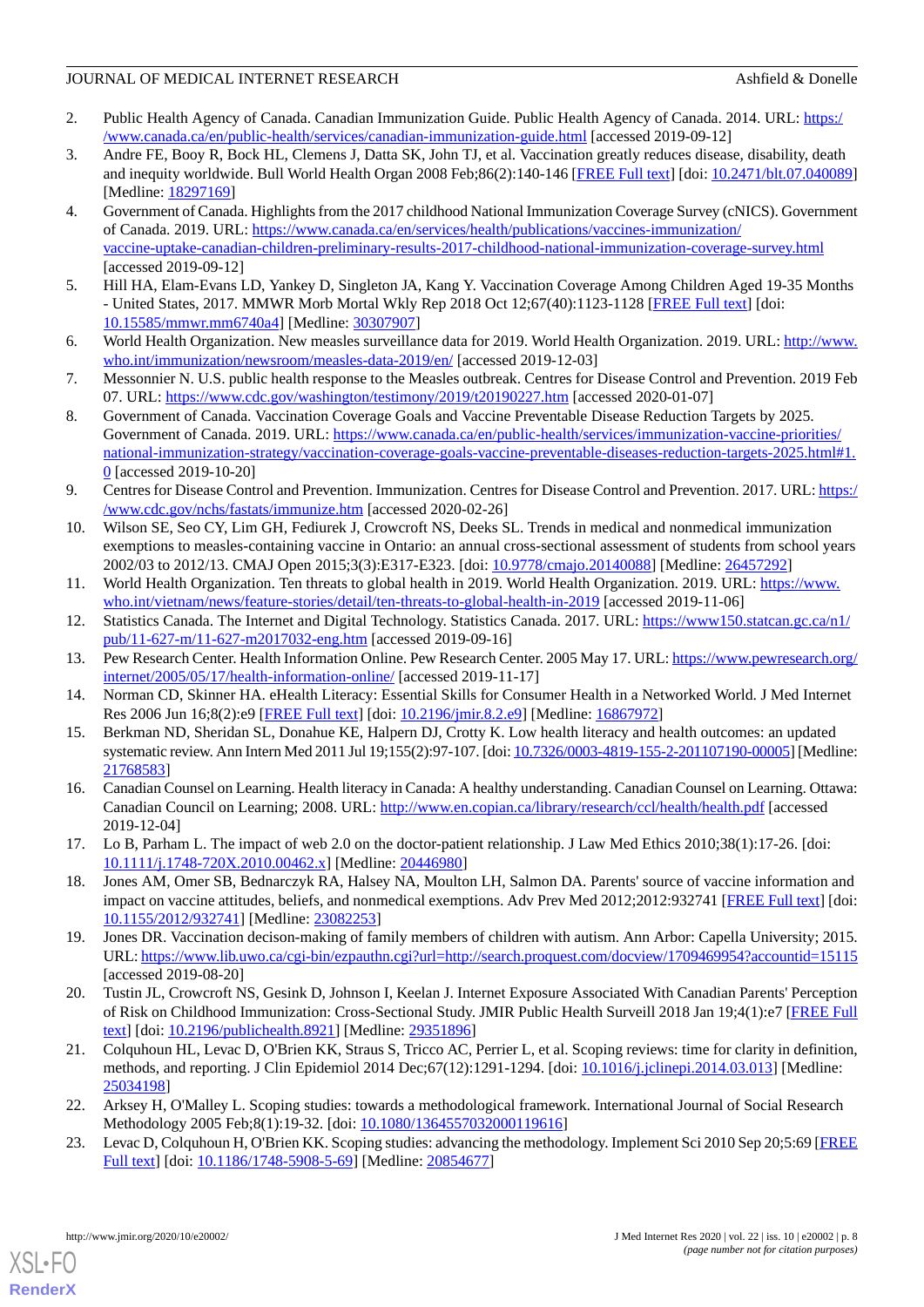- <span id="page-9-0"></span>24. Moher D, Liberati A, Tetzlaff J, Altman DG, PRISMA Group. Preferred reporting items for systematic reviews and meta-analyses: the PRISMA statement. PLoS Med 2009 Jul 21;6(7):e1000097 [[FREE Full text](https://dx.plos.org/10.1371/journal.pmed.1000097)] [doi: [10.1371/journal.pmed.1000097](http://dx.doi.org/10.1371/journal.pmed.1000097)] [Medline: [19621072](http://www.ncbi.nlm.nih.gov/entrez/query.fcgi?cmd=Retrieve&db=PubMed&list_uids=19621072&dopt=Abstract)]
- <span id="page-9-1"></span>25. Berreth T. Reasons behind immunization exemptions at school entry in Idaho: Parents' attitudes and beliefs. Ann Arbor: University of Idaho; 2011. URL: [https://www.lib.uwo.ca/cgi-bin/ezpauthn.cgi?url=http://search.proquest.com/docview/](https://www.lib.uwo.ca/cgi-bin/ezpauthn.cgi?url=http://search.proquest.com/docview/929133794?accountid=15115) [929133794?accountid=15115](https://www.lib.uwo.ca/cgi-bin/ezpauthn.cgi?url=http://search.proquest.com/docview/929133794?accountid=15115) [accessed 2019-08-20]
- <span id="page-9-4"></span><span id="page-9-3"></span>26. Brunson EK. The impact of social networks on parents' vaccination decisions. Pediatrics 2013 May;131(5):e1397-e1404. [doi: [10.1542/peds.2012-2452](http://dx.doi.org/10.1542/peds.2012-2452)] [Medline: [23589813](http://www.ncbi.nlm.nih.gov/entrez/query.fcgi?cmd=Retrieve&db=PubMed&list_uids=23589813&dopt=Abstract)]
- <span id="page-9-11"></span>27. Chung Y, Schamel J, Fisher A, Frew PM. Influences on Immunization Decision-Making among US Parents of Young Children. Matern Child Health J 2017 Dec;21(12):2178-2187 [\[FREE Full text](http://europepmc.org/abstract/MED/28755045)] [doi: [10.1007/s10995-017-2336-6\]](http://dx.doi.org/10.1007/s10995-017-2336-6) [Medline: [28755045](http://www.ncbi.nlm.nih.gov/entrez/query.fcgi?cmd=Retrieve&db=PubMed&list_uids=28755045&dopt=Abstract)]
- <span id="page-9-10"></span>28. Daley MF, Narwaney KJ, Shoup JA, Wagner NM, Glanz JM. Addressing Parents' Vaccine Concerns: A Randomized Trial of a Social Media Intervention. Am J Prev Med 2018 Jul;55(1):44-54. [doi: [10.1016/j.amepre.2018.04.010](http://dx.doi.org/10.1016/j.amepre.2018.04.010)] [Medline: [29773490](http://www.ncbi.nlm.nih.gov/entrez/query.fcgi?cmd=Retrieve&db=PubMed&list_uids=29773490&dopt=Abstract)]
- <span id="page-9-5"></span>29. Deas J, Bean SJ, Sokolovska I, Fautin C. Childhood Vaccine Attitudes and Information Sources Among Oregon Parents and Guardians. Health Promot Pract 2019 Jul;20(4):529-538. [doi: [10.1177/1524839918778830](http://dx.doi.org/10.1177/1524839918778830)] [Medline: [29884085\]](http://www.ncbi.nlm.nih.gov/entrez/query.fcgi?cmd=Retrieve&db=PubMed&list_uids=29884085&dopt=Abstract)
- <span id="page-9-6"></span>30. Eller NM, Henrikson NB, Opel DJ. Vaccine Information Sources and Parental Trust in Their Child's Health Care Provider. Health Educ Behav 2019 Jun;46(3):445-453. [doi: [10.1177/1090198118819716](http://dx.doi.org/10.1177/1090198118819716)] [Medline: [30616381\]](http://www.ncbi.nlm.nih.gov/entrez/query.fcgi?cmd=Retrieve&db=PubMed&list_uids=30616381&dopt=Abstract)
- <span id="page-9-12"></span>31. Freed GL, Clark SJ, Butchart AT, Singer DC, Davis MM. Sources and perceived credibility of vaccine-safety information for parents. Pediatrics 2011 May;127 Suppl 1:S107-S112. [doi: [10.1542/peds.2010-1722P](http://dx.doi.org/10.1542/peds.2010-1722P)] [Medline: [21502236\]](http://www.ncbi.nlm.nih.gov/entrez/query.fcgi?cmd=Retrieve&db=PubMed&list_uids=21502236&dopt=Abstract)
- <span id="page-9-9"></span>32. Glanz JM, Wagner NM, Narwaney KJ, Kraus CR, Shoup JA, Xu S, et al. Web-based Social Media Intervention to Increase Vaccine Acceptance: A Randomized Controlled Trial. Pediatrics 2017 Dec;140(6):1-9. [doi: [10.1542/peds.2017-1117\]](http://dx.doi.org/10.1542/peds.2017-1117) [Medline: [29109107](http://www.ncbi.nlm.nih.gov/entrez/query.fcgi?cmd=Retrieve&db=PubMed&list_uids=29109107&dopt=Abstract)]
- <span id="page-9-7"></span>33. Hwang J, Shah DV. Health Information Sources, Perceived Vaccination Benefits, and Maintenance of Childhood Vaccination Schedules. Health Commun 2019 Oct;34(11):1279-1288. [doi: [10.1080/10410236.2018.1481707](http://dx.doi.org/10.1080/10410236.2018.1481707)] [Medline: [29869894\]](http://www.ncbi.nlm.nih.gov/entrez/query.fcgi?cmd=Retrieve&db=PubMed&list_uids=29869894&dopt=Abstract)
- <span id="page-9-8"></span>34. Mossey S, Hosman S, Montgomery P, McCauley K. Parents' Experiences and Nurses' Perceptions of Decision-Making About Childhood Immunization. Can J Nurs Res 2019 Apr 30:844562119847343. [doi: [10.1177/0844562119847343](http://dx.doi.org/10.1177/0844562119847343)] [Medline: [31039630](http://www.ncbi.nlm.nih.gov/entrez/query.fcgi?cmd=Retrieve&db=PubMed&list_uids=31039630&dopt=Abstract)]
- <span id="page-9-20"></span>35. Sobo EJ, Huhn A, Sannwald A, Thurman L. Information Curation among Vaccine Cautious Parents: Web 2.0, Pinterest Thinking, and Pediatric Vaccination Choice. Med Anthropol 2016;35(6):529-546. [doi: [10.1080/01459740.2016.1145219](http://dx.doi.org/10.1080/01459740.2016.1145219)] [Medline: [26814029](http://www.ncbi.nlm.nih.gov/entrez/query.fcgi?cmd=Retrieve&db=PubMed&list_uids=26814029&dopt=Abstract)]
- <span id="page-9-14"></span>36. Tustin JL. Doctoral Thesis: The Internet and Childhood Immunizations in Canada. 2016. URL: [https://tspace.](https://tspace.library.utoronto.ca/handle/1807/73209) [library.utoronto.ca/handle/1807/73209](https://tspace.library.utoronto.ca/handle/1807/73209) [accessed 2019-08-20]
- <span id="page-9-2"></span>37. Tustin JL, Crowcroft NS, Gesink D, Johnson I, Keelan J, Lachapelle B. User-Driven Comments on a Facebook Advertisement Recruiting Canadian Parents in a Study on Immunization: Content Analysis. JMIR Public Health Surveill 2018 Sep 20;4(3):e10090 [\[FREE Full text](https://publichealth.jmir.org/2018/3/e10090/)] [doi: [10.2196/10090\]](http://dx.doi.org/10.2196/10090) [Medline: [30249585\]](http://www.ncbi.nlm.nih.gov/entrez/query.fcgi?cmd=Retrieve&db=PubMed&list_uids=30249585&dopt=Abstract)
- <span id="page-9-13"></span>38. Wachob DA, Boldy A. Social Media's Influence on Parents' Decision-Making Process of Child Vaccinations. Epidemiol Biostat Public Health 2019;16(1):5. [doi: [10.2427/13056\]](http://dx.doi.org/10.2427/13056)
- <span id="page-9-15"></span>39. Whyte MD, Whyte Iv J, Cormier E, Eccles DW. Factors influencing parental decision making when parents choose to deviate from the standard pediatric immunization schedule. J Community Health Nurs 2011 Oct;28(4):204-214. [doi: [10.1080/07370016.2011.615178\]](http://dx.doi.org/10.1080/07370016.2011.615178) [Medline: [22053765\]](http://www.ncbi.nlm.nih.gov/entrez/query.fcgi?cmd=Retrieve&db=PubMed&list_uids=22053765&dopt=Abstract)
- <span id="page-9-17"></span><span id="page-9-16"></span>40. Ruiz JB, Bell RA. Understanding vaccination resistance: vaccine search term selection bias and the valence of retrieved information. Vaccine 2014 Oct 07;32(44):5776-5780. [doi: [10.1016/j.vaccine.2014.08.042\]](http://dx.doi.org/10.1016/j.vaccine.2014.08.042) [Medline: [25176640](http://www.ncbi.nlm.nih.gov/entrez/query.fcgi?cmd=Retrieve&db=PubMed&list_uids=25176640&dopt=Abstract)]
- <span id="page-9-21"></span>41. Basch CH, Zybert P, Reeves R, Basch CE. What do popular YouTube videos say about vaccines? Child Care Health Dev 2017 Jul;43(4):499-503. [doi: [10.1111/cch.12442](http://dx.doi.org/10.1111/cch.12442)] [Medline: [28105642](http://www.ncbi.nlm.nih.gov/entrez/query.fcgi?cmd=Retrieve&db=PubMed&list_uids=28105642&dopt=Abstract)]
- <span id="page-9-22"></span>42. Modanloo S, Stacey D, Dunn S, Choueiry J, Harrison D. Parent resources for early childhood vaccination: An online environmental scan. Vaccine 2019 Dec 03;37(51):7493-7500. [doi: [10.1016/j.vaccine.2019.09.075\]](http://dx.doi.org/10.1016/j.vaccine.2019.09.075) [Medline: [31590931\]](http://www.ncbi.nlm.nih.gov/entrez/query.fcgi?cmd=Retrieve&db=PubMed&list_uids=31590931&dopt=Abstract)
- 43. Venkatraman A, Garg N, Kumar N. Greater freedom of speech on Web 2.0 correlates with dominance of views linking vaccines to autism. Vaccine 2015 Mar 17;33(12):1422-1425. [doi: [10.1016/j.vaccine.2015.01.078](http://dx.doi.org/10.1016/j.vaccine.2015.01.078)] [Medline: [25665960](http://www.ncbi.nlm.nih.gov/entrez/query.fcgi?cmd=Retrieve&db=PubMed&list_uids=25665960&dopt=Abstract)]
- <span id="page-9-19"></span><span id="page-9-18"></span>44. Guidry JPD, Carlyle K, Messner M, Jin Y. On pins and needles: how vaccines are portrayed on Pinterest. Vaccine 2015 Sep 22;33(39):5051-5056. [doi: [10.1016/j.vaccine.2015.08.064](http://dx.doi.org/10.1016/j.vaccine.2015.08.064)] [Medline: [26319742](http://www.ncbi.nlm.nih.gov/entrez/query.fcgi?cmd=Retrieve&db=PubMed&list_uids=26319742&dopt=Abstract)]
- 45. Kang GJ, Ewing-Nelson SR, Mackey L, Schlitt JT, Marathe A, Abbas KM, et al. Semantic network analysis of vaccine sentiment in online social media. Vaccine 2017 Jun 22;35(29):3621-3638 [\[FREE Full text\]](http://europepmc.org/abstract/MED/28554500) [doi: [10.1016/j.vaccine.2017.05.052\]](http://dx.doi.org/10.1016/j.vaccine.2017.05.052) [Medline: [28554500\]](http://www.ncbi.nlm.nih.gov/entrez/query.fcgi?cmd=Retrieve&db=PubMed&list_uids=28554500&dopt=Abstract)
- 46. Kata A. A postmodern Pandora's box: anti-vaccination misinformation on the Internet. Vaccine 2010 Feb 17;28(7):1709-1716. [doi: [10.1016/j.vaccine.2009.12.022](http://dx.doi.org/10.1016/j.vaccine.2009.12.022)] [Medline: [20045099](http://www.ncbi.nlm.nih.gov/entrez/query.fcgi?cmd=Retrieve&db=PubMed&list_uids=20045099&dopt=Abstract)]
- 47. Love B, Himelboim I, Holton A, Stewart K. Twitter as a source of vaccination information: content drivers and what they are saying. Am J Infect Control 2013 Jun;41(6):568-570. [doi: [10.1016/j.ajic.2012.10.016\]](http://dx.doi.org/10.1016/j.ajic.2012.10.016) [Medline: [23726548\]](http://www.ncbi.nlm.nih.gov/entrez/query.fcgi?cmd=Retrieve&db=PubMed&list_uids=23726548&dopt=Abstract)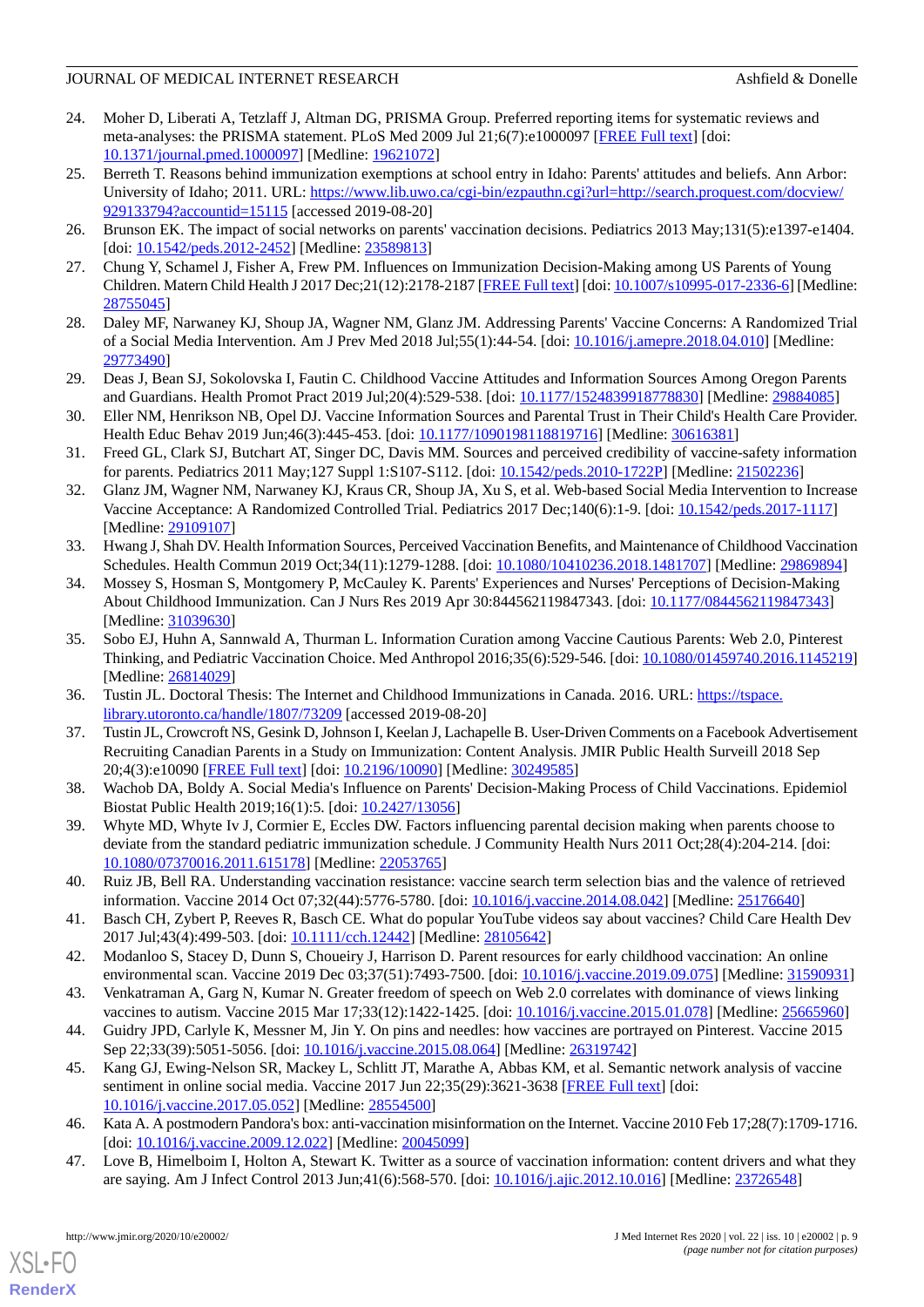- <span id="page-10-0"></span>48. Getman R, Helmi M, Roberts H, Yansane A, Cutler D, Seymour B. Vaccine Hesitancy and Online Information: The Influence of Digital Networks. Health Educ Behav 2018 Aug;45(4):599-606. [doi: [10.1177/1090198117739673](http://dx.doi.org/10.1177/1090198117739673)] [Medline: [29267129](http://www.ncbi.nlm.nih.gov/entrez/query.fcgi?cmd=Retrieve&db=PubMed&list_uids=29267129&dopt=Abstract)]
- <span id="page-10-1"></span>49. Moran MB, Lucas M, Everhart K, Morgan A, Prickett E. What makes anti-vaccine websites persuasive? A content analysis of techniques used by anti-vaccine websites to engender anti-vaccine sentiment. Journal of Communication in Healthcare 2016 Oct 03;9(3):151-163. [doi: [10.1080/17538068.2016.1235531](http://dx.doi.org/10.1080/17538068.2016.1235531)]
- <span id="page-10-2"></span>50. Ma J, Stahl L. A multimodal critical discourse analysis of anti-vaccination information on Facebook. 2017 Oct;39(4):303-310. [doi: [10.1016/j.lisr.2017.11.005](http://dx.doi.org/10.1016/j.lisr.2017.11.005)]
- <span id="page-10-7"></span>51. Meleo-Erwin Z, Basch C, MacLean SA, Scheibner C, Cadorett V. "To each his own": Discussions of vaccine decision-making in top parenting blogs. Hum Vaccin Immunother 2017 Aug 03;13(8):1895-1901 [[FREE Full text](http://europepmc.org/abstract/MED/28481675)] [doi: [10.1080/21645515.2017.1321182\]](http://dx.doi.org/10.1080/21645515.2017.1321182) [Medline: [28481675\]](http://www.ncbi.nlm.nih.gov/entrez/query.fcgi?cmd=Retrieve&db=PubMed&list_uids=28481675&dopt=Abstract)
- <span id="page-10-3"></span>52. Shoup JA, Narwaney KJ, Wagner NM, Kraus CR, Gleason KS, Albright K, et al. Social Media Vaccine Websites: A Comparative Analysis of Public and Moderated Websites. Health Educ Behav 2019 Jun;46(3):454-462. [doi: [10.1177/1090198118818253\]](http://dx.doi.org/10.1177/1090198118818253) [Medline: [30596265\]](http://www.ncbi.nlm.nih.gov/entrez/query.fcgi?cmd=Retrieve&db=PubMed&list_uids=30596265&dopt=Abstract)
- <span id="page-10-4"></span>53. Tangherlini TR, Roychowdhury V, Glenn B, Crespi CM, Bandari R, Wadia A, et al. "Mommy Blogs" and the Vaccination Exemption Narrative: Results From A Machine-Learning Approach for Story Aggregation on Parenting Social Media Sites. JMIR Public Health Surveill 2016 Nov 22;2(2):e166 [\[FREE Full text](https://publichealth.jmir.org/2016/2/e166/)] [doi: [10.2196/publichealth.6586](http://dx.doi.org/10.2196/publichealth.6586)] [Medline: [27876690](http://www.ncbi.nlm.nih.gov/entrez/query.fcgi?cmd=Retrieve&db=PubMed&list_uids=27876690&dopt=Abstract)]
- <span id="page-10-5"></span>54. Birkhäuer J, Gaab J, Kossowsky J, Hasler S, Krummenacher P, Werner C, et al. Trust in the health care professional and health outcome: A meta-analysis. PLoS One 2017;12(2):e0170988 [[FREE Full text](https://dx.plos.org/10.1371/journal.pone.0170988)] [doi: [10.1371/journal.pone.0170988](http://dx.doi.org/10.1371/journal.pone.0170988)] [Medline: [28170443](http://www.ncbi.nlm.nih.gov/entrez/query.fcgi?cmd=Retrieve&db=PubMed&list_uids=28170443&dopt=Abstract)]
- <span id="page-10-6"></span>55. Brigham EL, Goldenberg L, Stolfi A, Mueller GA, Forbis SG. Associations Between Parental Health Literacy, Use of Asthma Management Plans, and Child's Asthma Control. Clin Pediatr (Phila) 2016 Feb;55(2):111-117. [doi: [10.1177/0009922815587089\]](http://dx.doi.org/10.1177/0009922815587089) [Medline: [25994320\]](http://www.ncbi.nlm.nih.gov/entrez/query.fcgi?cmd=Retrieve&db=PubMed&list_uids=25994320&dopt=Abstract)
- <span id="page-10-8"></span>56. Jimenez ME, Barg FK, Guevara JP, Gerdes M, Fiks AG. The impact of parental health literacy on the early intervention referral process. J Health Care Poor Underserved 2013 Aug;24(3):1053-1062. [doi: [10.1353/hpu.2013.0141](http://dx.doi.org/10.1353/hpu.2013.0141)] [Medline: [23974380](http://www.ncbi.nlm.nih.gov/entrez/query.fcgi?cmd=Retrieve&db=PubMed&list_uids=23974380&dopt=Abstract)]
- <span id="page-10-9"></span>57. Tasnim S, Hossain MM, Mazumder H. Impact of Rumors and Misinformation on COVID-19 in Social Media. J Prev Med Public Health 2020 May;53(3):171-174 [[FREE Full text](https://dx.doi.org/10.3961/jpmph.20.094)] [doi: [10.3961/jpmph.20.094](http://dx.doi.org/10.3961/jpmph.20.094)] [Medline: [32498140](http://www.ncbi.nlm.nih.gov/entrez/query.fcgi?cmd=Retrieve&db=PubMed&list_uids=32498140&dopt=Abstract)]
- <span id="page-10-10"></span>58. Abd-Alrazaq A, Alhuwail D, Househ M, Hamdi M, Shah Z. Top Concerns of Tweeters During the COVID-19 Pandemic: Infoveillance Study. J Med Internet Res 2020 Apr 21;22(4):e19016 [\[FREE Full text\]](https://www.jmir.org/2020/4/e19016/) [doi: [10.2196/19016](http://dx.doi.org/10.2196/19016)] [Medline: [32287039](http://www.ncbi.nlm.nih.gov/entrez/query.fcgi?cmd=Retrieve&db=PubMed&list_uids=32287039&dopt=Abstract)]
- <span id="page-10-12"></span><span id="page-10-11"></span>59. Harvey D. Helping you find reliable public health information on Twitter. Twitter. 2019 May 10. URL: [https://blog.](https://blog.twitter.com/en_us/topics/company/2019/helping-you-find-reliable-public-health-information-on-twitter.html) [twitter.com/en\\_us/topics/company/2019/helping-you-find-reliable-public-health-information-on-twitter.html](https://blog.twitter.com/en_us/topics/company/2019/helping-you-find-reliable-public-health-information-on-twitter.html) [accessed 2020-08-02]
- <span id="page-10-13"></span>60. Pinterest. Community guidelines. Pinterest Policy. 2019. URL:<https://policy.pinterest.com/en/community-guidelines> [accessed 2019-11-14]
- <span id="page-10-14"></span>61. Instagram. Reducing the Spread of False Information on Instagram. Instagram Help Center. 2020. URL: [https://help.](https://help.instagram.com/1735798276553028) [instagram.com/1735798276553028](https://help.instagram.com/1735798276553028) [accessed 2020-08-08]
- 62. Google. Search Algorithms. Google. 2020. URL: <https://www.google.com/search/howsearchworks/algorithms/> [accessed 2020-03-05]
- 63. D'Alessandro DM, Kreiter CD, Kinzer SL, Peterson MW. A randomized controlled trial of an information prescription for pediatric patient education on the Internet. Arch Pediatr Adolesc Med 2004 Sep;158(9):857-862. [doi: [10.1001/archpedi.158.9.857\]](http://dx.doi.org/10.1001/archpedi.158.9.857) [Medline: [15351750](http://www.ncbi.nlm.nih.gov/entrez/query.fcgi?cmd=Retrieve&db=PubMed&list_uids=15351750&dopt=Abstract)]

*Edited by G Eysenbach; submitted 08.05.20; peer-reviewed by N MacDonald, J Cataldi, TV Duong; comments to author 29.06.20; revised version received 14.08.20; accepted 02.09.20; published 13.10.20*

*Please cite as: Ashfield S, Donelle L Parental Online Information Access and Childhood Vaccination Decisions in North America: Scoping Review J Med Internet Res 2020;22(10):e20002 URL: <http://www.jmir.org/2020/10/e20002/> doi: [10.2196/20002](http://dx.doi.org/10.2196/20002) PMID: [33048055](http://www.ncbi.nlm.nih.gov/entrez/query.fcgi?cmd=Retrieve&db=PubMed&list_uids=33048055&dopt=Abstract)*

©Sarah Ashfield, Lorie Donelle. Originally published in the Journal of Medical Internet Research (http://www.jmir.org), 13.10.2020. This is an open-access article distributed under the terms of the Creative Commons Attribution License